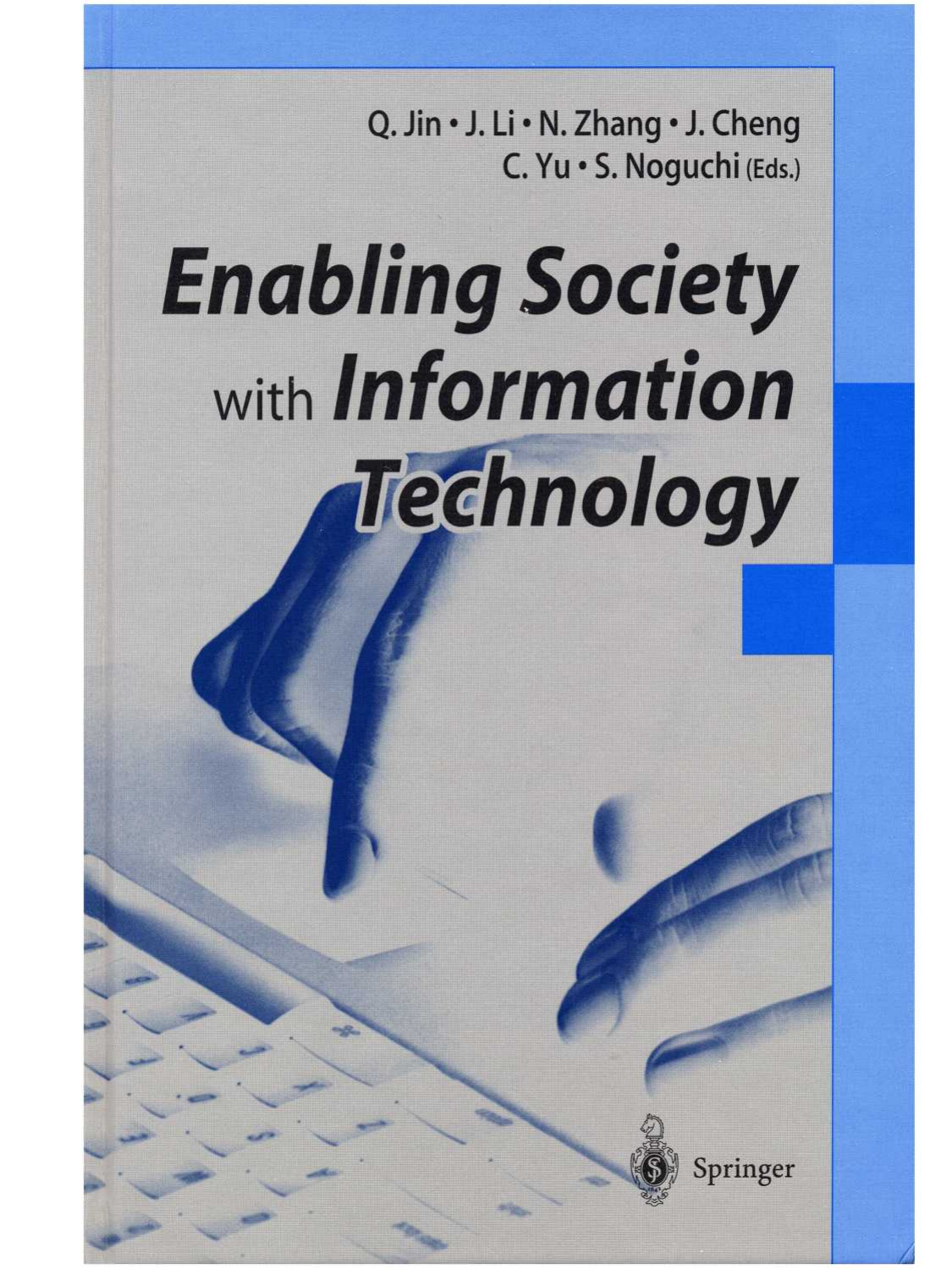# **Agent-SE: A Methodology for Agent Oriented Software Engineering**

Behrouz H. Far

Faculty of Engineering, Saitama University, 255 Shimo-okubo, Saitama 338-0825, Japan

**Summary.** Agent-oriented approach to software engineering (Agent-SE) for multiagent software design is presented. It includes methods to generate organizational information for cooperative and coordinative agents. Agent-SE can be used to design and implement complex, heterogeneous, distributed and networked software systems using dynamic agent coalition structure.

# **1 Introduction**

Software development is a very high risk task. Only about 1/6 of software projects are successful and almost all of the software projects' costs exceed initial estimation. In order to manage such a crisis, software engineering paradigms have been evolved from device oriented assembly languages to procedural and structured programming, to Object Oriented programming, to distributed objects and component-ware and to design patterns. Due to the increasing popularity of the Internet, heterogeneous, scalable and networked software systems are highly needed. However, neither of the software engineering paradigms could make software technology keep up with the current business needs.

Nowadays, an increasing number of software projects are being revised and restructured in terms of software agents. Software agents are considered as a new experimental embodiment of computer programs and are being advocated as a next generation model for engineering complex, heterogeneous, scalable, open, distributed and networked systems.

Agent system development is currently dominated by informal guidelines, heuristics and inspirations rather than formal principles and well-defined engineering techniques. Unfortunately, there has been comparatively little work on viewing agent system design and development as a software engineering paradigm that has the potentiality to enhance software developments in a wide range of applications. There is no standard way of incorporating agentoriented viewpoint into design and development of agent-based software systems.

In this research we argue that the development of heterogeneous, robust and scalable software systems requires software agents that can complete their objectives while situated in a dynamic and uncertain environment, engage in interactions with other agents or humans and operate within flexible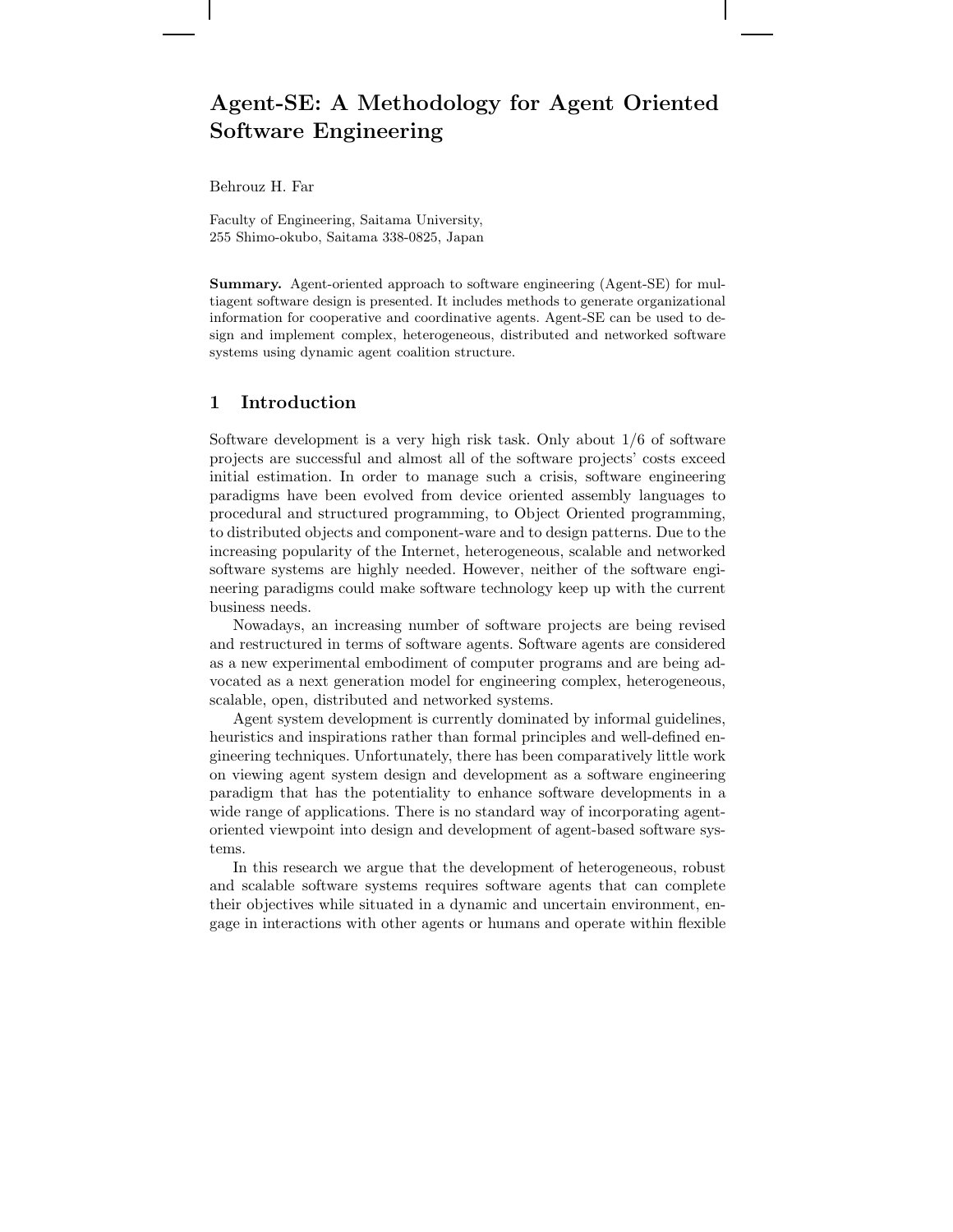organizational hierarchies. We also argue that agents can be used as a framework for bringing together the components of Artificial Intelligence (AI) and Software Engineering (SE) that are necessary to design and build intelligent artifacts.

The structure of this paper is as follows. In Section 2 we discuss how scalability and complexity can be handled in agent systems. In Section 3 the Agent-SE approach is introduced. In Section 4 a method to derive organizational knowledge is presented. Finally, a conclusion is given in Section 5.

# **2 Software System Complexity**

Business software has a large number of parts that have many interactions (i.e., complexity). The role of software engineering is to provide techniques that make it easier to handle such complexity [6].

#### **2.1 Complexity in SE**

Complexity in software systems is structural in nature. As a software system evolves new functions, program modules are added to it and its structure deteriorates to the extent that major effort is needed to maintain its consistency and conformity with the specification. Therefore, hierarchical design is a major way of handling complexity in software engineering. A complex software system is usually composed of many interrelated subsystems, each of which is in turn hierarchic in structure. The relationships among the components are supposed to be dynamic.

Two kinds of relationships can be devised: interactions among subsystems and intra-actions within subsystems. Interactions are between an artifact (or a component) and its outer environment. Intra-actions are the characteristics of the artifact's (or a component's) inner environment.

Contemporary software engineering techniques can manage only the intraactions using decomposition and abstraction techniques. Decomposition is dividing a large problem into smaller, more manageable units each of which can then be dealt with in relative isolation. Abstraction is to define a simplified model of the system that emphasizes some of the details or properties, while intentionally neglecting the others. Attention can be focused on some aspects of the problem, at the expense of the other less relevant details. All of the contemporary software engineering paradigm, such as: object-orientation, component-ware, design patterns and software architectures provide techniques for decomposition and abstraction.

#### **2.2 Complexity in AI**

Complexity in AI is handled via using ontologies and applying synthesis techniques. Ontology in AI refers to a set of concepts or terms that can be used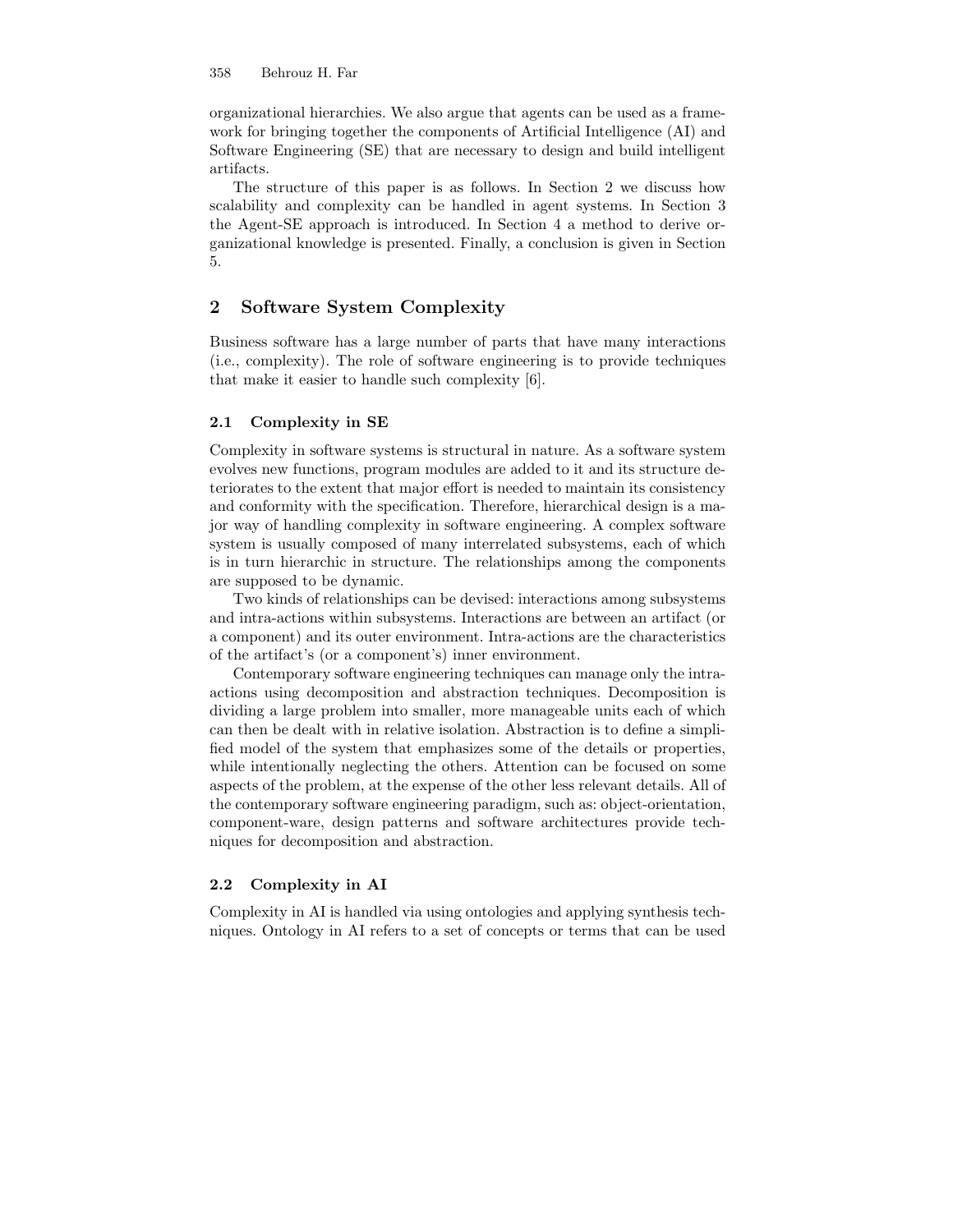to describe some area of knowledge or build a representation of it. Interest in ontologies has grown due to interests in reusing or sharing knowledge across systems. Developing reusable ontologies that facilitates sharing and reuse is a goal of ontology research [2]. We think that ontologies can play a significant role in identification and design of interactions among software agents (see Section 3). Synthesis works exactly opposite to decomposition. In synthesis, one first defines a subclass of problem to be solved and builds a simplified model or prototype system that will be later incrementally updated to account for additional properties. We think that synthesis is a practical technique for building coalition of software agents.

# **3 The Agent-SE Approach**

In this section we propose a method for multiagent system design, called Agent-SE, based on the abstraction and decomposition (Section 2.1), ontology and synthesis (Section 2.2) and organizational properties. The Agent-SE design steps are as follows:

- 1. Decompose the problem based on function/ input/ output into an organization of agents.
- 2. Design the task ontology of the problem.
- 3. Build an abstraction model and add interactions and signal level organizational relationships using the task ontology.
- 4. Design each agent and its internal intra-actions using conventional SE techniques (preferably, object-oriented design with UML, etc.) and a predefined agent model, if necessary.
- 5. Based on the domain ontology, design each agent's knowledge-base using Symbol Structure. (See Section 4).
- 6. Derive and record symbol level organizational properties based on interactions of pairs of cooperative or coordinative agents. (See Section 4).

These steps are explained in detail in the following sections. Agent-SE offers:

- An effective way of decomposition (partitioning the problem space) and synthesis.
- A means of introducing abstraction to the model.
- An appropriate way of modeling and viewing organizational relationships of complex systems.

Some novel points are:

- Decomposition is based on the function and input/ output rather than conventional data/object.
- Participating agents are described by specifying their input/output and/or functions (interfaces) or their inner environment (classes).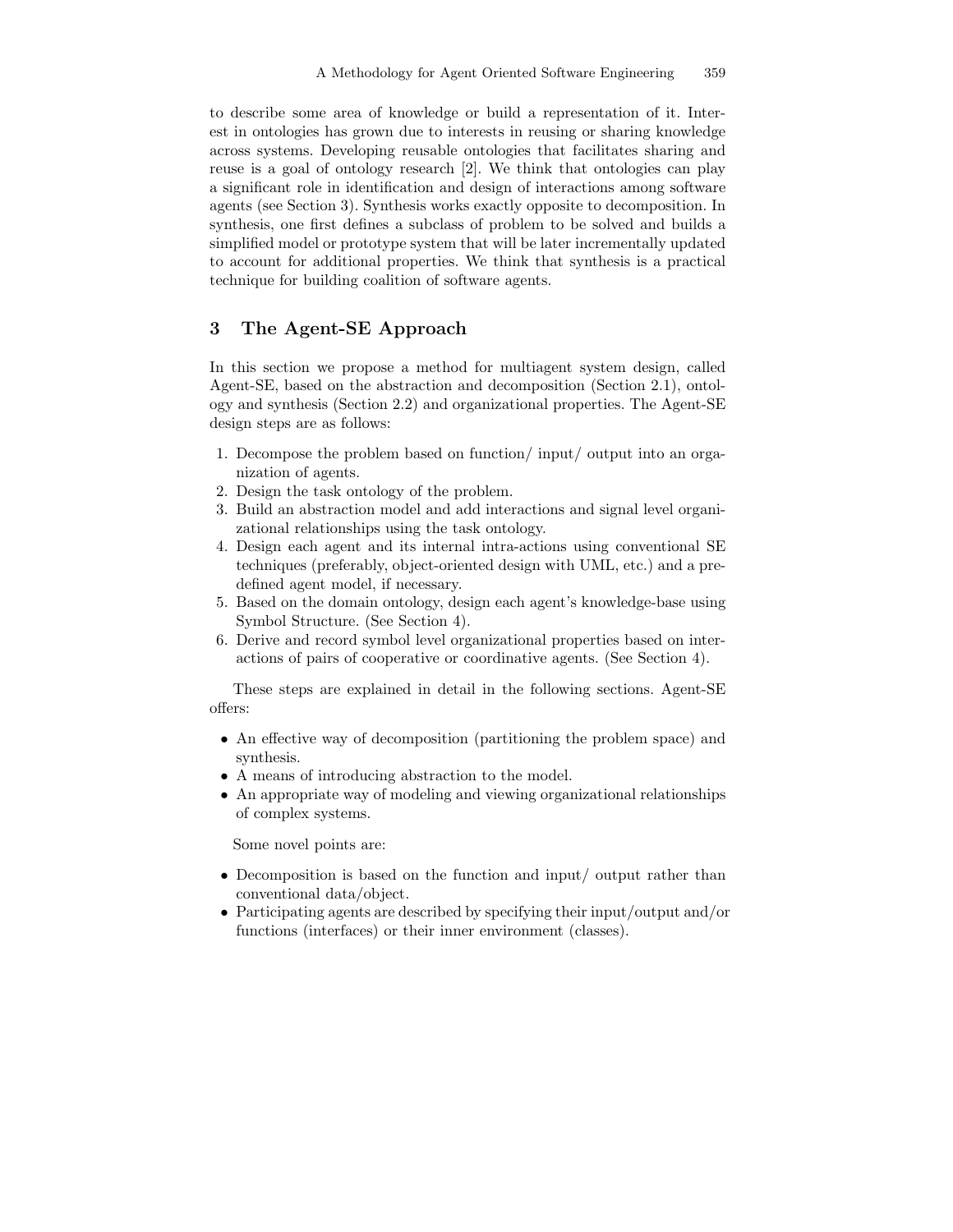• Organizational properties are derived dynamically.

Organizational formation, maintenance and updating are typical of the dynamic nature of groupings in complex systems. Agent-based systems require computational mechanisms for dynamic formation, maintenance and disbanding of organizations. One such mechanism is presented in Section 4.

# **4 Organization**

Organization is a goal directed coalition of software agents in which the agents are engaged in one or more tasks. Control, knowledge and capabilities are distributed among the agents.

Organizations, of various forms, physical, cognitive, temporal and institutional have been studied in management and computer sciences. The game theoretic approach to study organization focuses on modeling and suggesting computational algorithms for certain aspects of the coalition, such as social welfare, individual rationality, voting consensus, etc. The computational approach focuses on identifying general principles of organization and their exceptions.

The already proposed organizational models for multiagent systems have certain drawbacks. First, they cannot explain the organizational knowledge in terms of its comprising agents without reference to any other intermediary concepts. Second, they cannot provide frameworks for comparing and evaluating different organizations. Third, the organizational knowledge base cannot be updated dynamically, accounting for different configuration of the participant agents. Finally, they cannot explain the need for services of a certain agent in an organization. All of these factors are necessary in organization design and are addressed in our research.

#### **4.1 Assumptions**

**Intelligence of Pair (IoP)** The already proposed theories and formalisms have implicitly assumed that Organizational Intelligence (OI) exists and implemented using a meta-agent (e.g., directory and ontology service agents) (such as [1]). However there are certain difficulties in both logical formulation and actual implementation of such theories. This is mainly due to ignoring the dynamic interactions among the agents when devising the components of OI.

A point in our research is that in a purposeful (i.e., not random) organization, OI is a property of interaction among agents and can only be ascribed to at least a pair of agents. We call this Intelligence of Pair (IoP) assumption.

**History of Patterns (HoP)** In biological coalitions, participants may have a kind of role or function (during interaction with the other participants), if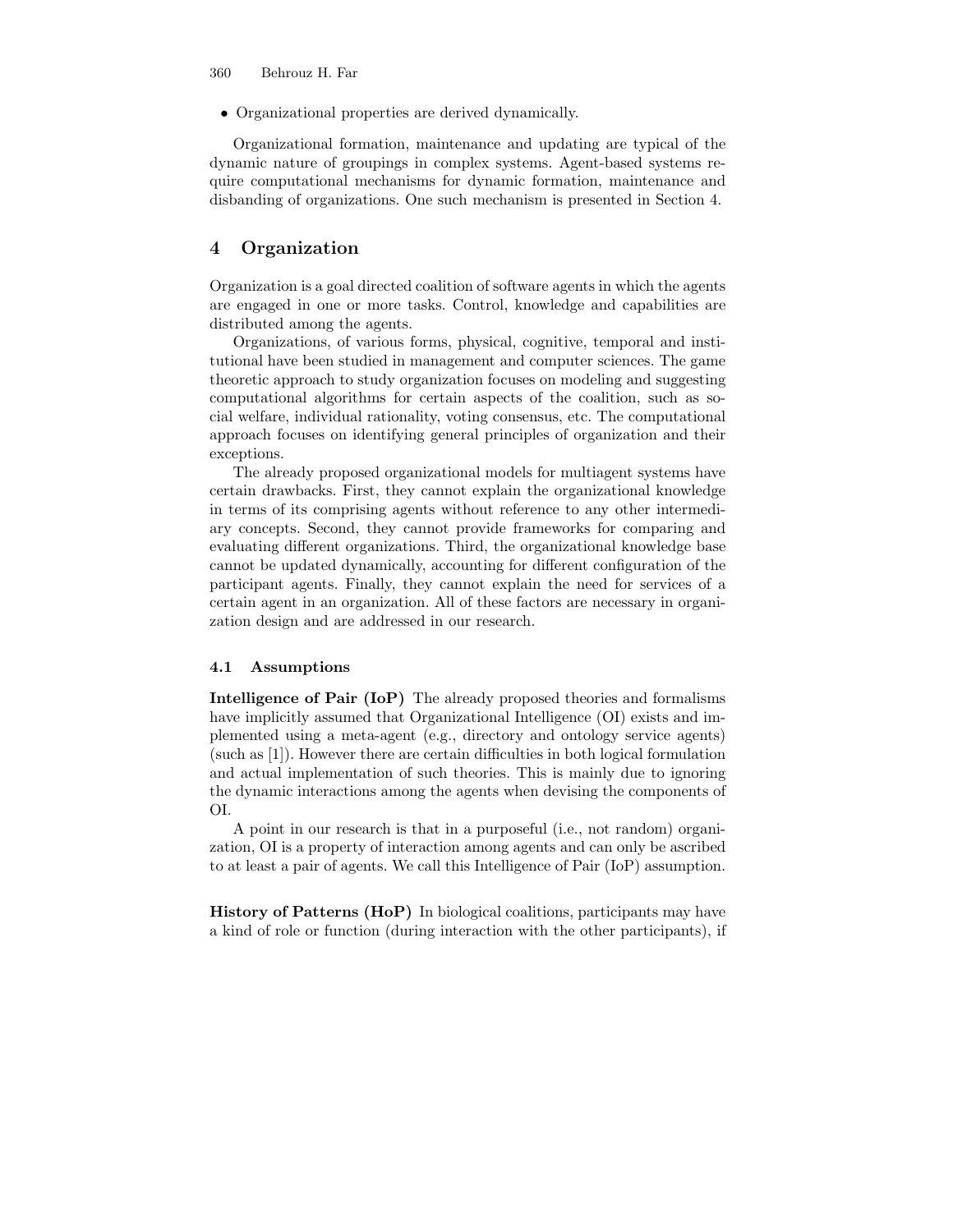they show some persistence in their profile of actions over time. The same could be devised for artificial coalitions. As a matter of fact, it is not difficult to find organizations that display non-random persistent and repeated patterns of actions [1].

Agents act and perform in a physical world. Their past experiences can be recorded and explained in terms of their histories, that is, their profile of actions and states that they go through. Intuitively, histories can display certain patterns. A basic feature of state representation is that it assigns a certain characteristic to its reference agent. Therefore it is possible to define OI patterns with reference to agents' history.

Another point is that OI patterns emerge from discovering a persisted state or an ordered pattern in the agent's profile of actions. We call this History of Patterns (HoP) assumption. IoP and HoP assumptions account for dynamic interactions and a computation method based on this assumption is proposed below.

#### **4.2 Modeling**

Symbol structure (SS) is used to model individual agent's knowledge structure. SS is a finite connected multi-layer bipartite graph. There are two kinds of nodes in each layer of SS: concepts (*c*) and relations (*r* ). One source of difficulty when processing concepts, is distinguishing a concept at various levels of abstraction, as well as differentiating between generic concepts and their instances. Function *type* is defined to ease such differentiation. The function type maps concepts and relations onto a set T. The elements of T are called type labels. Type hierarchy provides a means of evaluating a concept at various levels. The type hierarchy is a partial ordering defined over the set of type labels, T.

Flexibility, extendibility and interoperability are three main advantages of knowledge representation and reasoning with SS.

#### **4.3 Reasoning rules**

- **Join rule:** Join rule merges identical concepts. If a concept *c* in symbol structure *u* is identical to a concept *d* in symbol structure *v*, then let *w* be the symbol structure obtained by deleting *d* and linking to *c* all arcs of relations that had been linked to *d*.
- **Simplification rule:** Redundant relations of the same type linked to the same concept in the same order can be reduced by deletion all but one. If the relations *r* and *s* in the symbol structure *u* are duplicates, then one of them may be deleted from *u* together with all its arcs.
- **Generalization/Specialization rule:** For two arbitrary levels *u* and *v* of any SS, if *u* is identical to *v* except that some type labels of the nodes of *v* are restricted to subtypes of the same nodes in *u*, then *u* is called a specialization of *v*, and *v* is called a generalization of *u*.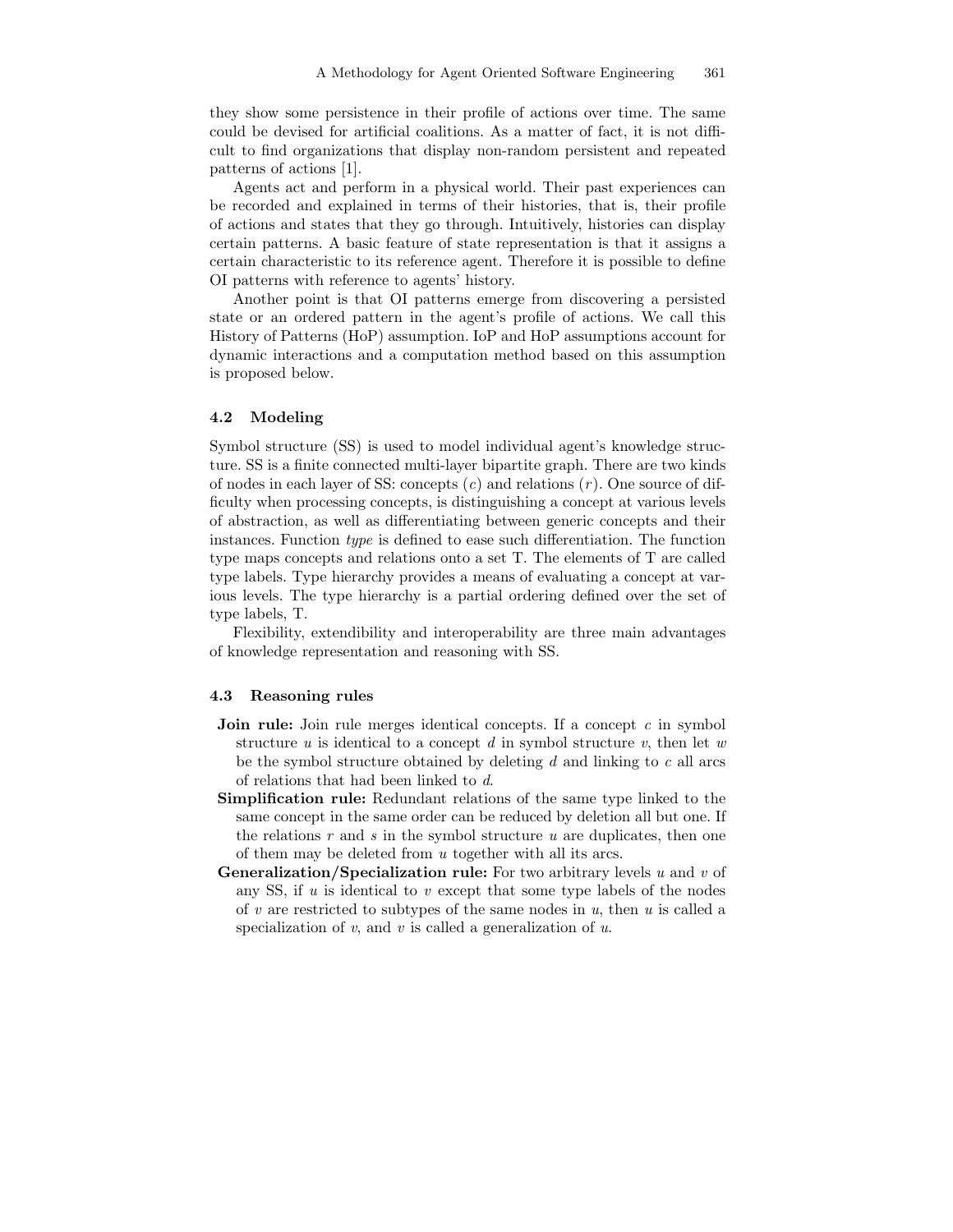#### **4.4 Interaction among agents**

Now we have a framework for representing and reasoning with the knowledge on an individual agent basis. Knowledge sharing by moving from one agent to another and on an organizational basis requires defining the basic agent interactions, i.e., cooperation, coordination and competition.

- **Cooperation:** Cooperation is revealing an agent's goal and the knowledge behind it, i.e., its symbol structure to the other party. In cooperation both agents have a common goals.
- **Coordination:** Coordination is revealing an agent's goals and the knowledge behind it, i.e., its symbol structure to the other party. In coordination, agents have separate goals.
- **Loose Competition:** Loose competition is revealing only an agent's goals but encapsulating the knowledge behind it to the other party.
- **Strict Competition:** Strict competition is neither revealing an agent's goals nor the knowledge behind it to the other party. Therefore, knowledge sharing is equivalent to merging two or more symbol structures using join, simplification, generalization and specialization rules.

Conventionally, it is believed that for a pair of agents to interact, each should maintain a model of the other agent, as well as a probabilistic model of future interactions [5]. This is totally unnecessary when using SS representation in cooperation and coordination cases.

#### **4.5 Computational OI**

Here we propose a method for generating organizational concepts based on the IoP and HoP assumptions and definitions of interaction. In case of *cooperation* and *coordination* the agent's private knowledge is exposed to the other party. In this method, first, a pair of agents are selected and by using join, simplification, generalization and specialization rules their SS are merged. There are finite sets of *actions* and *states* associated with each agent. Given a set of all possible actions, A, an agent's action is a subset  $B \subseteq A$ . Each agent's state transition is represented by a non-deterministic finite state automaton (NFSA).

Both *actions* and *states* take concepts and relations as their attributes. For each agent, the NFSA state transition model has an initial state *idle* and final state *goal*. A sequence of actions that convert the *idle* state to *goal* is a plan of actions towards a goal. Theoretically, all such sequences form a *regular language (RL)* whose elements are generated by a *regular grammar (RG)* equivalent to the NFSA. Furthermore, there may be various modes of operation (i.e., authority mode, subordinate mode, etc.) each modeled by a different NFSA. The proper mode may be selected by examining the select mode (See Fig. 1).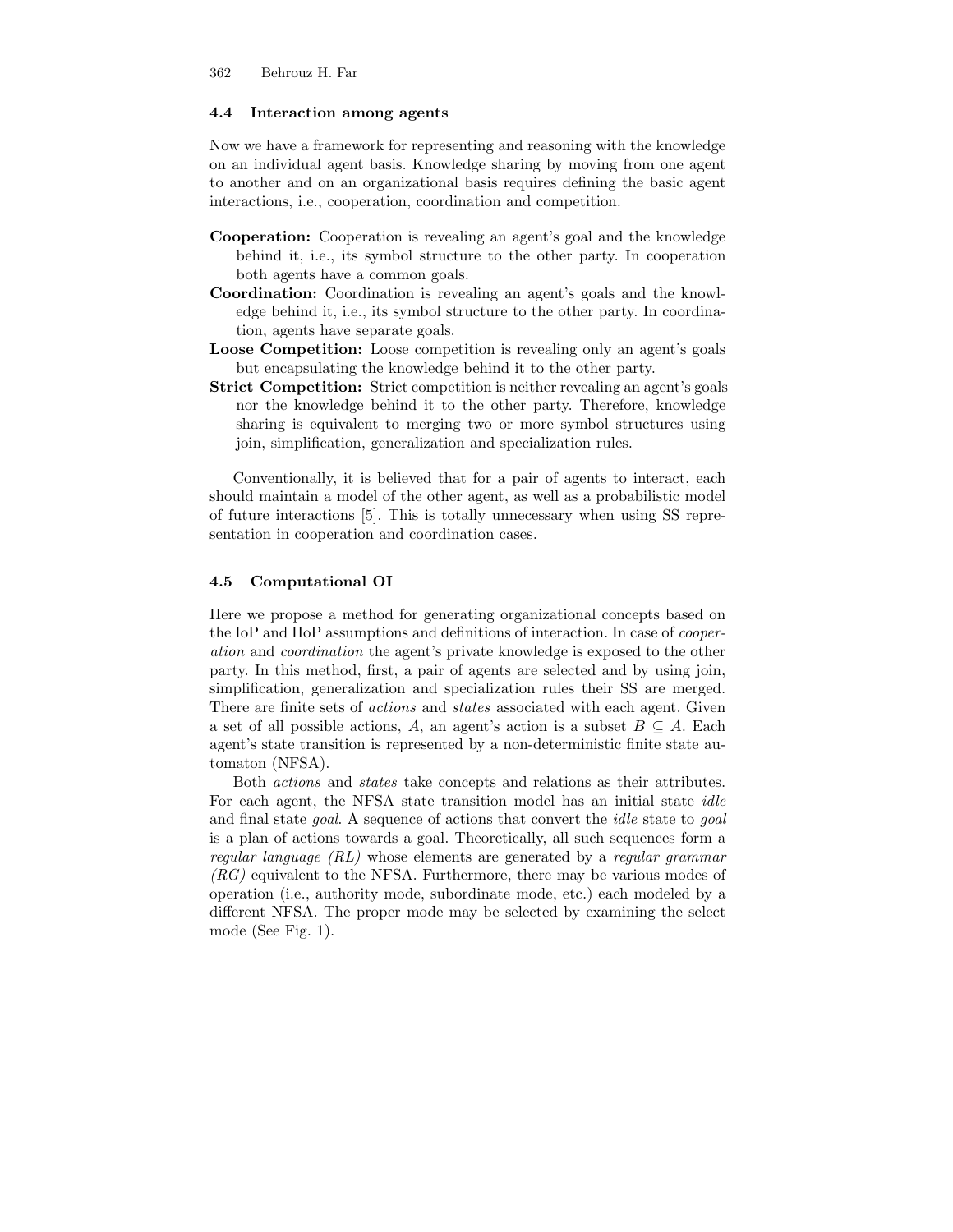

**Fig. 1.** Deriving organizational knowledge

As both actions and states take concepts and relations of SS as their attributes, in the case of cooperation and coordination, a joint sequence of actions can be generated by matching the actions whose attributes are concepts or relations belonging to the same type hierarchy. Such sequences form the joint plans of actions handled partially by either of the agents pair. The proposed algorithm is as follows:

- 1. Select an agent pair, Agent  $(G_1)$  and  $(G_2)$ .
- 2. Merge their SS using join, simplification, generalization and specialization rules.
- 3. Select mode of operation based on external information.
- 4. Select the NFSA model and generate sequences of actions for the selected mode.
- 5. Compare two such sequences  $\omega_i \in \mathcal{L}_{G_1}$  and  $\omega_j \in \mathcal{L}_{G_2}$  where  $\mathcal{L}_{G_1}$  and  $\mathcal{L}_{G_2}$ are regular languages of agent  $(G_1)$  and  $(G_2)$ , respectively.
- 6. For a common action  $a \in \omega_i$  and  $a \in \omega_j$  check the type of attributes of a. If the attributes belong to the same type hierarchy, merge the sequences from that point on after adjusting the types.
- 7. Record such joint sequences and check for possible repetition and/or persistence patterns in the future course of actions.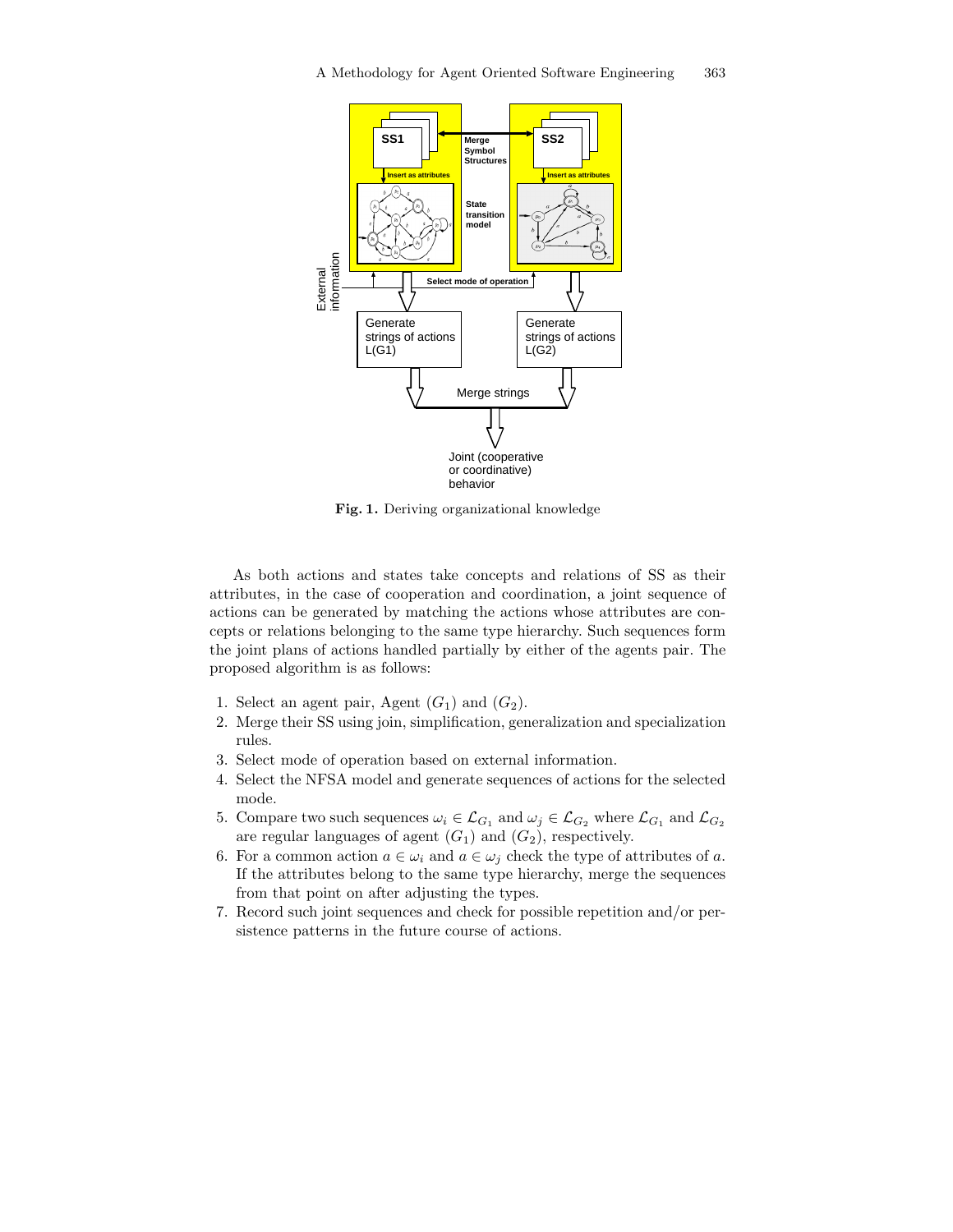#### 364 Behrouz H. Far

8. When repetition and/or persistence becomes present, add such strings to the *organizational knowledge base*.

Examples of our *electronic commerce* project [3] are presented below. In our *electronic commerce* project 7 types of agents, *customer*, *dealer*, *manufacturer*, *delivery*, *banker*, *search* and *catalog* agents work together and/or compete to do business on the Web [3]. By default, the *dealer* agent only knows about the goods to be sold, the *delivery* agent knows about transporting goods, *banker* agent has information on customers and their credit and/or cash accounts and *customer* agent is a personal assistant agent for a human user and has information on the user's preferences, etc.



**Fig. 2.** A portion of SS for dealer agent

#### **4.6 Example: cooperation**

Let's consider a case of a *dealer* agent and a *delivery* agent cooperating to sell and deliver an article of commerce, such as a PC to a human user. A portion of SS for *dealer* and a *delivery* agents is shown in the upper portion of Fig. 2. It is visible that the concept Goods is a super-type for PC for both agents. However, based on the agents' roles, the concepts may have different data associated with them. For example, PC in *dealer* agent's SS may be associated with CPU, memory, etc. However, for *delivery* agent the same concept may have weight and size as its attributes.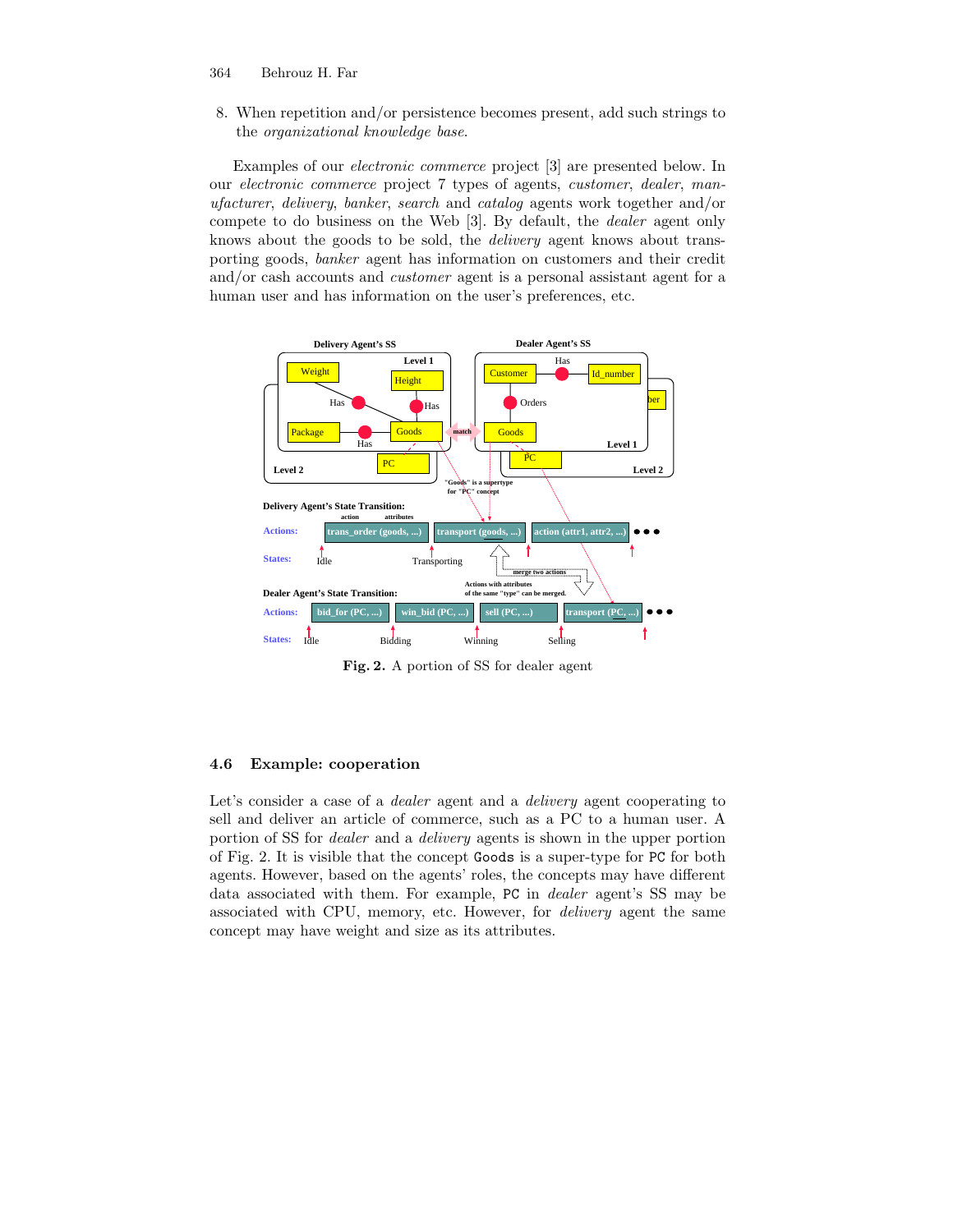The lower part of Fig. 2 depicts an example of the sequence of actions for the *dealer* and *delivery* agents. It is shown that the action transport(*Goods*,...) for the *delivery* and transport(*PC*,...) for the *dealer* agents have attributes belonging to the same type hierarchy. Therefore, the strings can be merged by adjusting the type and changing transport(*Goods*,...) to transport(*PC*,...) for the *delivery* agent and let the plan be executed by assigning this action to the *delivery* agent.

#### **4.7 Example: coordination**

Let's consider a case of a *dealer* agent and a *banker* agent coordinating their operations in order to exchange information related to a particular human user. Apparently the *dealer* and *banker* agents have separate goals but they coordinate their activities to help each other.

Let's assume that the *dealer* agent already receives a purchase order from a human user through his/her *customer* agent. A portion of the *dealer* agent's SS is shown in the upper right part of Fig. 2.

The *dealer* agent interacts with the *banker* agent by sharing its SS with that of the *banker* agent. By merging the two SS, the customer concept is common between the two SS and in this way the *dealer* agent can verify that the customer has an Account and from the *banker* agent's SS verify that there are either Cash or Credit accounts available. Also it can verify that the user may also use a Cash Card. Therefore, the *dealer* agent can contact the user to get data for Cash or Credit the accounts. It can further verify genuineness of the data supplied by the user by consulting the *banker* agent again. In this simple example, knowledge sharing is used to enable the *dealer* agent to successfully proceed with the selling task in spite of possessing only a limited amount of knowledge about the user without implementing a redundant customer database within the *dealer* agent.

#### **5 Conclusions**

In this paper, we proposed a method for multiagent system design by blending AI and SE techniques. We defined agents' interaction problems as cooperation, coordination and competition and devised a method to extract organizational knowledge during cooperation and coordination. These methods are quite useful for designing agent coalitions that are shaped dynamically and defining multiple roles for individual agents when participating in a number of different coalitions.

We have argued that multiagent system design can be achieved at the expense of additional design steps including, design of domain ontology and agents' symbol structure. Actually, designing domain ontology is not a totally new task in software engineering practice. It has been carried out informally in almost all of the contemporary software engineering techniques. For instance,